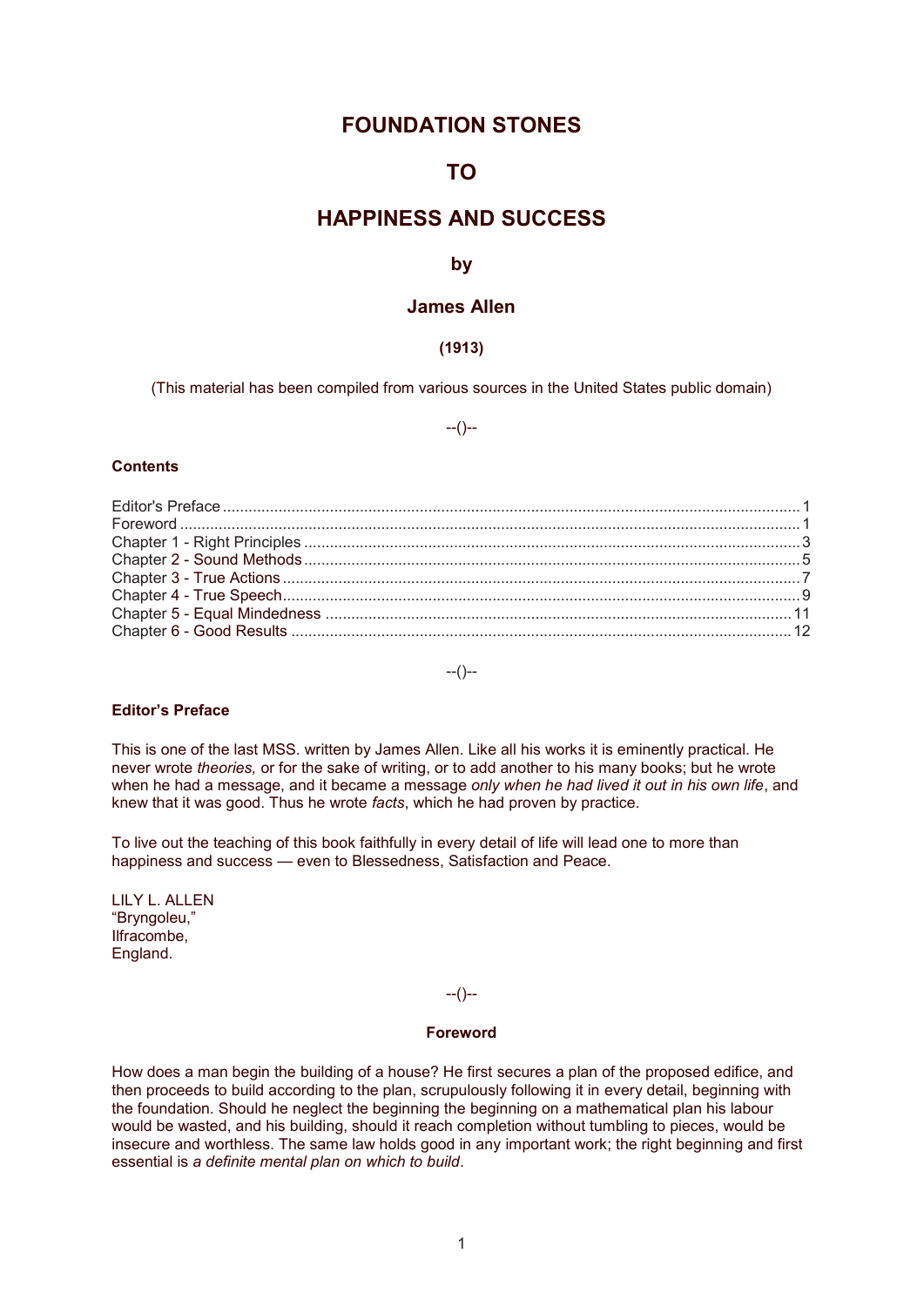Nature will have no slipshod work, no slovenliness and she annihilates confusion, or rather, confusion is in itself annihilated. Order, definiteness, purpose, eternally prevail, and he who in his operations ignores these mathematical elements at once deprives himself of substantiality, completeness, happiness and success.

JAMES ALLEN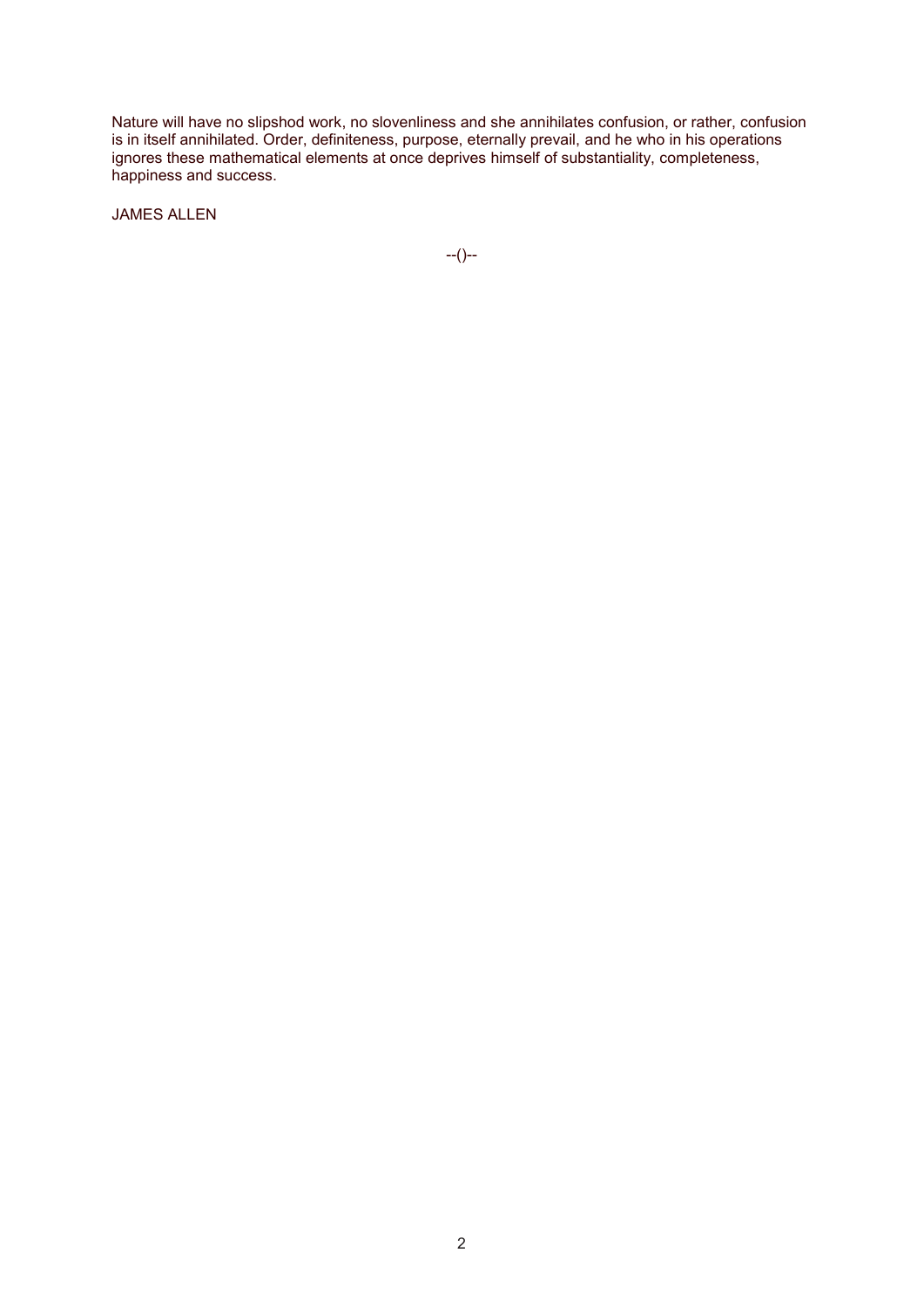#### **Right Principles**

It is wise to know what comes first, and what to do first. To begin anything in the middle or at the end is to make a muddle of it. The athlete who began by breaking the tape would not receive the prize. He must begin by facing the starter and toeing the mark, and even then a good start is important if he is to win. The pupil does not begin with algebra and literature, but with counting and ABC. So in life – the businessmen who begin at the bottom achieve the more enduring success; and the religious men who reach the highest heights of spiritual knowledge and wisdom are they who have stooped to serve a patient apprenticeship to the humbler tasks, and have not scorned the common experiences of humanity, or overlooked the lessons to be learned from them.

The first things in a sound life and therefore, in a truly happy and successful life are *right principles*. Without right principles to begin with, there will be wrong practices to follow with, and a bungled and wretched life to end with. All the infinite variety of calculations which tabulate the commerce and science of the world, come out of the ten figures; all the hundreds of thousands of books which constitute the literature of the world, and perpetuate its thought and genius, are built up from the twentysix letters.

The greatest astronomer cannot ignore the ten simple figures. The profoundest man of genius cannot dispense with the twentysix simple characters. The fundamentals in all things are few and simple: yet without them there is no knowledge and no achievement. The fundamentals the basic principles in life, or true living, are also few and simple, and to learn them thoroughly, and study how to apply them to all the details of life, is to avoid confusion, and to secure a substantial foundation for the orderly building up of an invincible character and a permanent success; and to succeed in comprehending those principles in their innumerable ramifications in the labyrinth of conduct, is to become a Master of Life.

The first principles in life are principles of conduct. To name them is easy. As mere words they are on all men's lips, but as fixed sources of action, admitting of no compromise, few have learned them. In this short talk I will deal with five only of these principles. These five are among the simplest of the root principles of life, but they are those that come nearest to the everyday life, for they touch the artisan the businessman, the householder, the citizen at every point. Not one of them can be dispensed with but at severe cost, and he who perfects himself in their application will rise superior to many of the troubles and failures of life, and will come into these springs and currents of thought which flow harmoniously towards the regions of enduring success.

The first of these principles is DUTY A much hackneyed word, I know, but it contains a rare jewel for him who will seek it by assiduous application. The principle of duty means strict adherence to one's own business, and just as strict noninterference in the business of others. The man who is continually instructing others, gratis, how to manage their affairs, is the one who most mismanages his own. Duty also means undivided attention to the matter in hand, intelligent concentration of the mind on the work to be done; it includes all that is meant by thoroughness, exactness, and efficiency. The details of duties differ with individuals, and each man should know his own duty better then he knows his neighbour's, and better than his neighbour knows his; but although the working details differ, the principle is always the same. Who has mastered the demands of duty?

HONESTY is the next principle. It means not cheating or overcharging another. It involves the absence of all trickery, lying, and deception by word, look, or gesture. It includes sincerity, the saying what you mean, and the meaning what you say. It scorns cringing policy and shining compliment. It builds up good reputations, and good reputations build up good businesses, and bright joy accompanies wellearned success. Who has scaled the heights of Honesty?

ECONOMY is the third principle. The conservation of one's financial resources is merely the vestibule leading towards the more spacious chambers of true economy. It means, as well, the husbanding of one's physical vitality and mental resources. It demands the conservation of energy by the avoidance of enervating selfindulgences and sensual habits. It holds for its follower strength, endurance,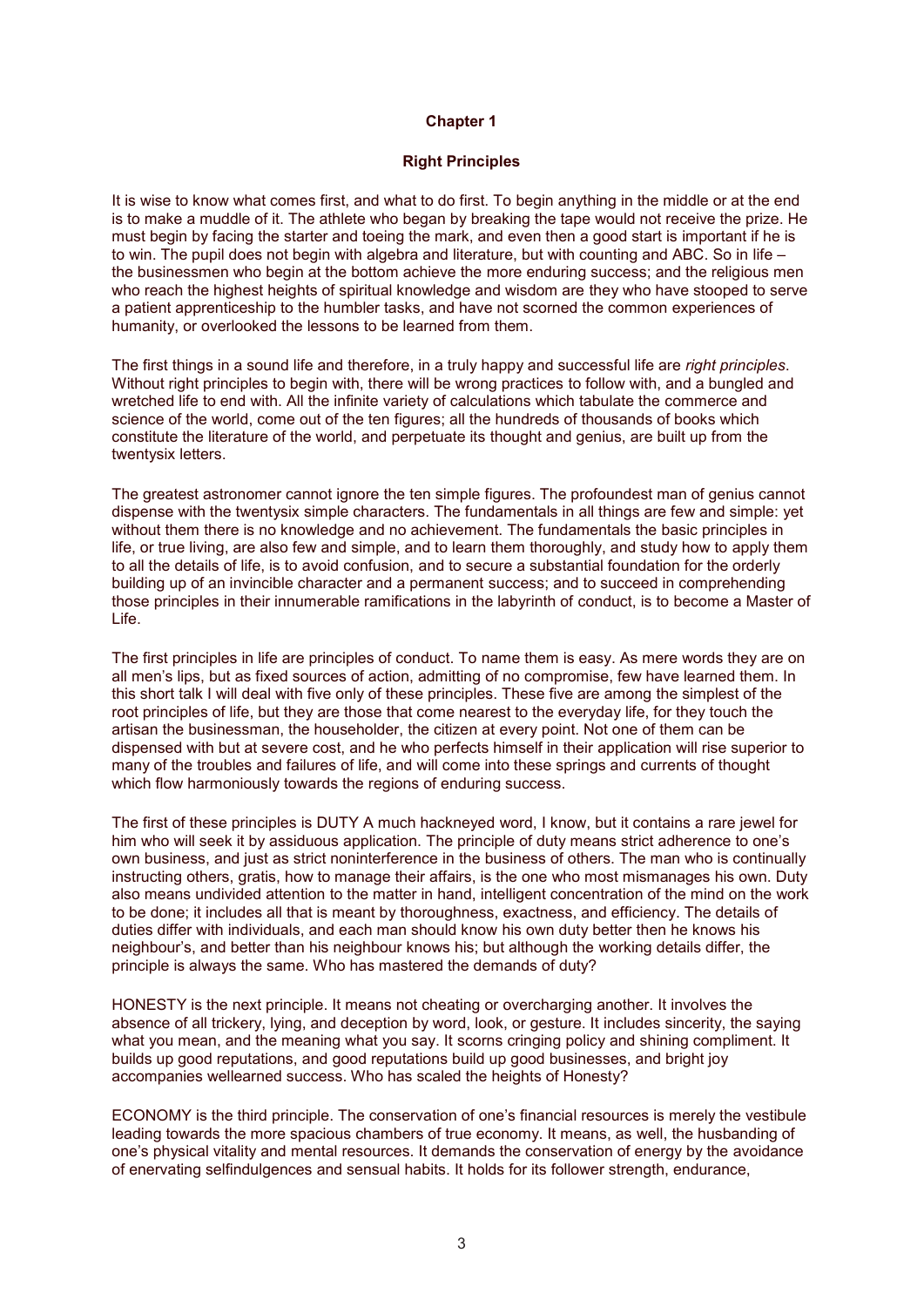vigilance, and capacity to achieve. It bestows great power on him who learns it well. Who has realized the supreme strength of Economy?

LIBERALITY follows economy. It is not opposed to it. Only the man of economy can afford to be generous. The spendthrift, whether in money, vitality, or mental energy, wasted so much on his own miserable pleasures as to have none left to bestow upon others. The giving of money is the smallest part of liberality. There is a giving of thoughts, and deeds, and sympathy, the bestowing of goodwill, the being generous towards calumniators and opponents. It is a principle that begets a noble, far reaching influence. It brings loving friends and staunch comrades, and is the foe of loneliness and despair. Who has measured the breadth of Liberality?

SELF–CONTROL is the last of these five principles, yet the most important. Its neglect is the cause of vast misery, innumerable failures, and tens of thousands of financial, physical, and mental wrecks. Show me the businessman who loses his temper with a customer over some trivial matter, and I will show you a man who, by that condition of mind, is doomed to failure. If all men practised even the initial stages of selfcontrol, anger, with its consuming and destroying fire, would be unknown. The lessons of patience, purity, gentleness, kindness, and steadfastness, which are contained in the principle of selfcontrol, are slowly learned by men, yet until they are truly learned a man's character and success are uncertain and insecure. Where is the man who has perfected himself in SelfControl? Where he may be, he is a master indeed.

The five principles are five practices, five avenues to achievement, and five source of knowledge. It is an old saying and a good rule that "Practice makes perfect," and he who would make his own the wisdom which is inherent in those principles, must not merely have them on his lips, they must be established in his heart. To know them and receive what they alone can bring, he must *do* them, and give them out in his actions.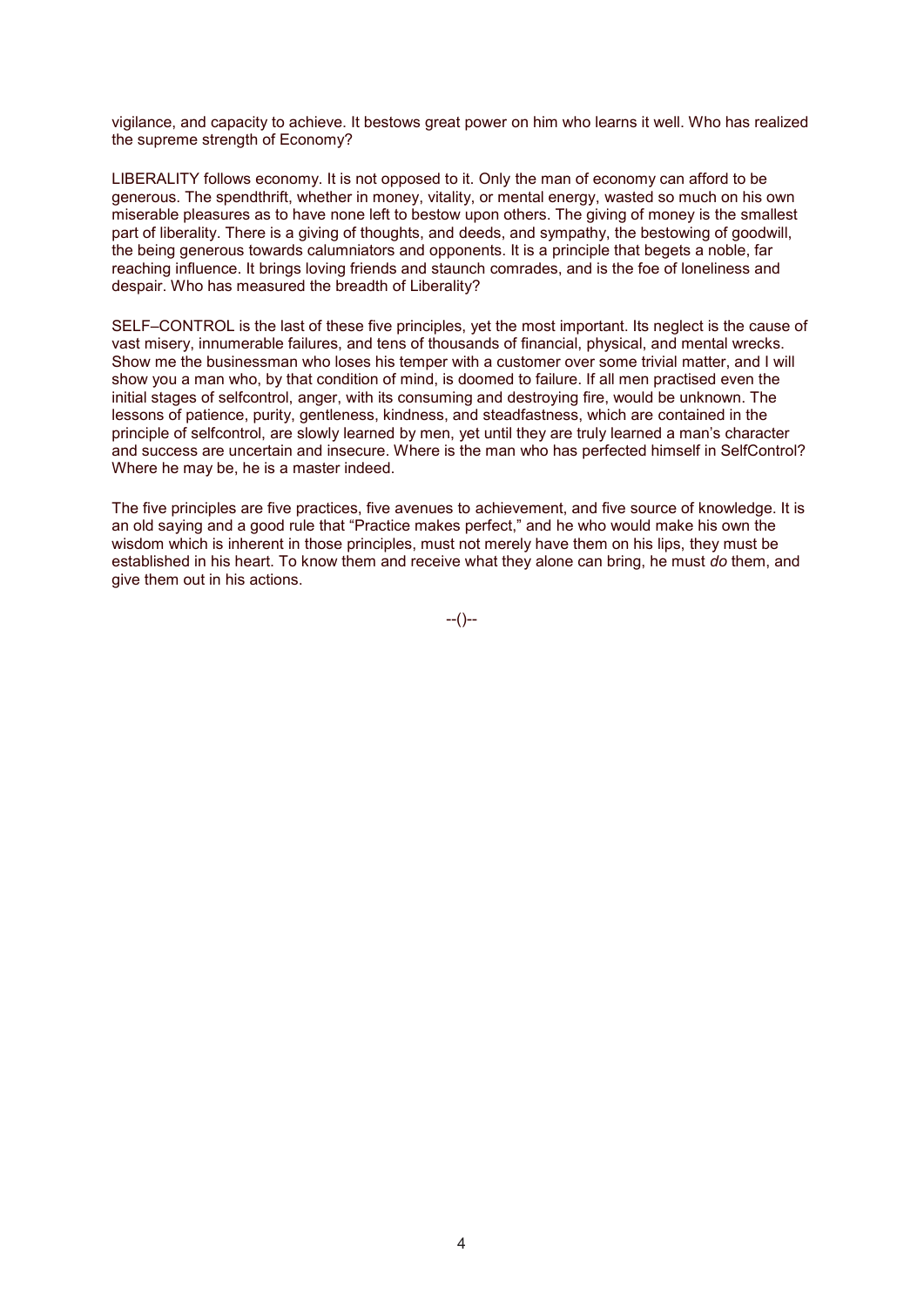#### **Sound Methods**

From the five foregoing Right Principles, when they are truly apprehended and practised, will issue *Sound Methods*. Right principles are manifested in harmonious action, and method is to life what law is to the universe.

Everywhere in the universe there is the harmonious adjustment of parts, and it is this symmetry and harmony that reveals a cosmos, as distinguished from chaos. So in human life, the difference between a true life and a false, between one purposeful and effective and one purposeless and weak, is one of method. The false life is an incoherent jumble of thoughts, passions, and actions; the true life is an orderly adjustment of all its parts. It is all the difference between a mass of lumber and a smoothly working efficient machine. A piece of machinery in perfect working order is not only a useful, but an admirable and attractive thing; but when its parts are all out of gear, and refuse to be readjusted, its usefulness and attractiveness are gone, and it is thrown on the scrapheap.

Likewise a life perfectly adjusted in all its parts so as to achieve the highest point of efficiency, is not only a powerful, but an excellent and beautiful thing; whereas a life confused, inconsistent, discordant, is a deplorable exhibition of wasted energy. If life is to be truly lived, method must enter into, and regulate, every detail of it, as it enters and regulates every detail of the wondrous universe of which we form a part.

One of the distinguishing differences between a wise man and a foolish is, that the wise man pays careful attention to the smallest things, while the foolish man slurs over them, or neglects them altogether. Wisdom consists in maintaining things on their right relations, in keeping all things, the smallest as well as the greatest, in their proper places and times. To violate order is to produce confusion and discord, and *unhappiness* is but another name for discord.

The good businessman knows that system is three parts of success, and that disorder means failure. The wise man knows that disciplined, methodical living is three parts of happiness, and that looseness means misery. What is a fool but one who thinks carelessly, acts rashly, and lives loosely? What is a wise man but one who thinks carefully, acts calmly, and lives consistently?

The true method does not end with the orderly arrangement of the material things and external relations of life; this is but its beginning; it enters into the adjustment of the mind the discipline of the passions, the elimination and choice of words in speech, the logical arrangement of the thoughts, and the selection of right actions.

To achieve a life rendered sound, successful, and sweet by the pursuance of sound methods, one must begin, not by neglect of the little everyday things, but by assiduous attention to them. Thus the hour of rising is important, and its regularity significant; as also are the timing of retiring to rest, and the number of hours given to sleep. Between the regularity and irregularity of meals, and the care and carelessness with which they are eaten, is all the difference between a good and bad digestion (with all that this applies) and an irritable or comfortable frame of mind, with its train of good or bad consequences, for, attaching to these mealtimes and mealways are matters of both physiological and psychological significance. The due division of hours for business and for play, not confusing the two, the orderly fitting in of all the details of one's business, times for solitude, for silent thought and for effective action, for eating and for abstinence all these things must have their lawful place in the life of him whose "daily round" is to proceed with the minimum degree of friction, who is to get the most of usefulness, influence, and joy out of life.

But all this is but the beginning of that comprehensive method which embraces the whole life and being. When this smooth order and logical consistency is extended to the words and actions, to the thoughts and desires, then wisdom emerges from folly, and out of weakness comes power sublime. When a man so orders his mind as to produce a beautiful working harmony between all its parts, then he reaches the highest wisdom, the highest efficiency, the highest happiness.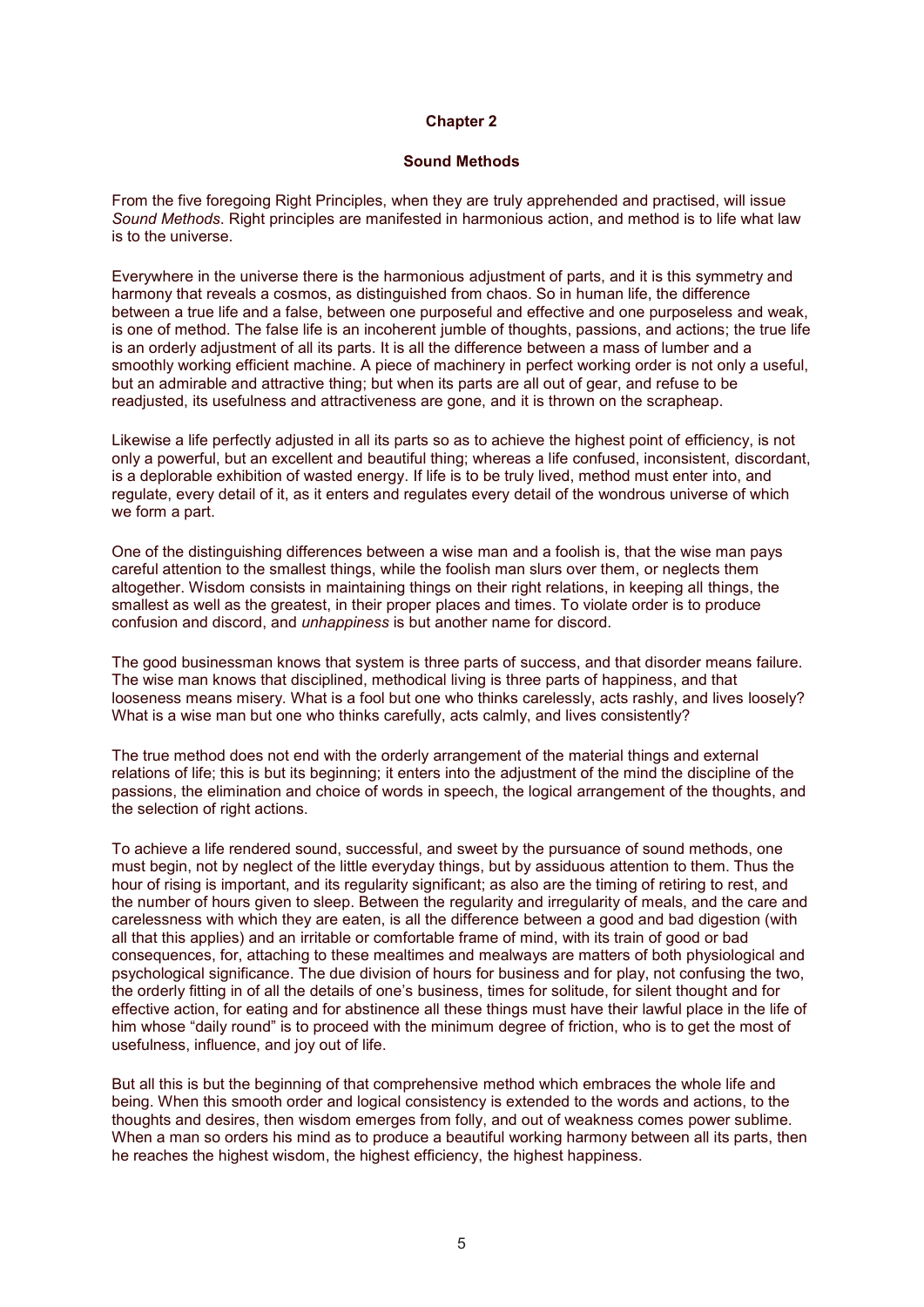But this is the end; and he who would reach the end must begin at the beginning. He must systematise and render logical and smooth the smallest details of his life, proceeding step by step towards the finished accomplishment. But each step will yield its own particular measure of strength and gladness.

To sum up, method produces that smoothness which goes with strength and efficiency. Discipline is method applied to the mind. It produces that calmness which goes with power and happiness. Method is *working* by rule; discipline is *living* by rule. But working and living are not separate; they are but two aspects of character, of life. Therefore, be orderly in work; be accurate in speech, be logical in thought. Between these and slovenliness, inaccuracy and confusion, is the difference between success and failure, music and discord, happiness and misery. The adoption of sound methods of working, acting, thinking – in a word, of *living,* is the surest and safest foundation for sound health, sound success, sound peace of mind. The foundation of unsound methods will be found to be unstable, and to yield fear and unrest even while it appears to succeed, and when its time of failure comes, it is grievous indeed.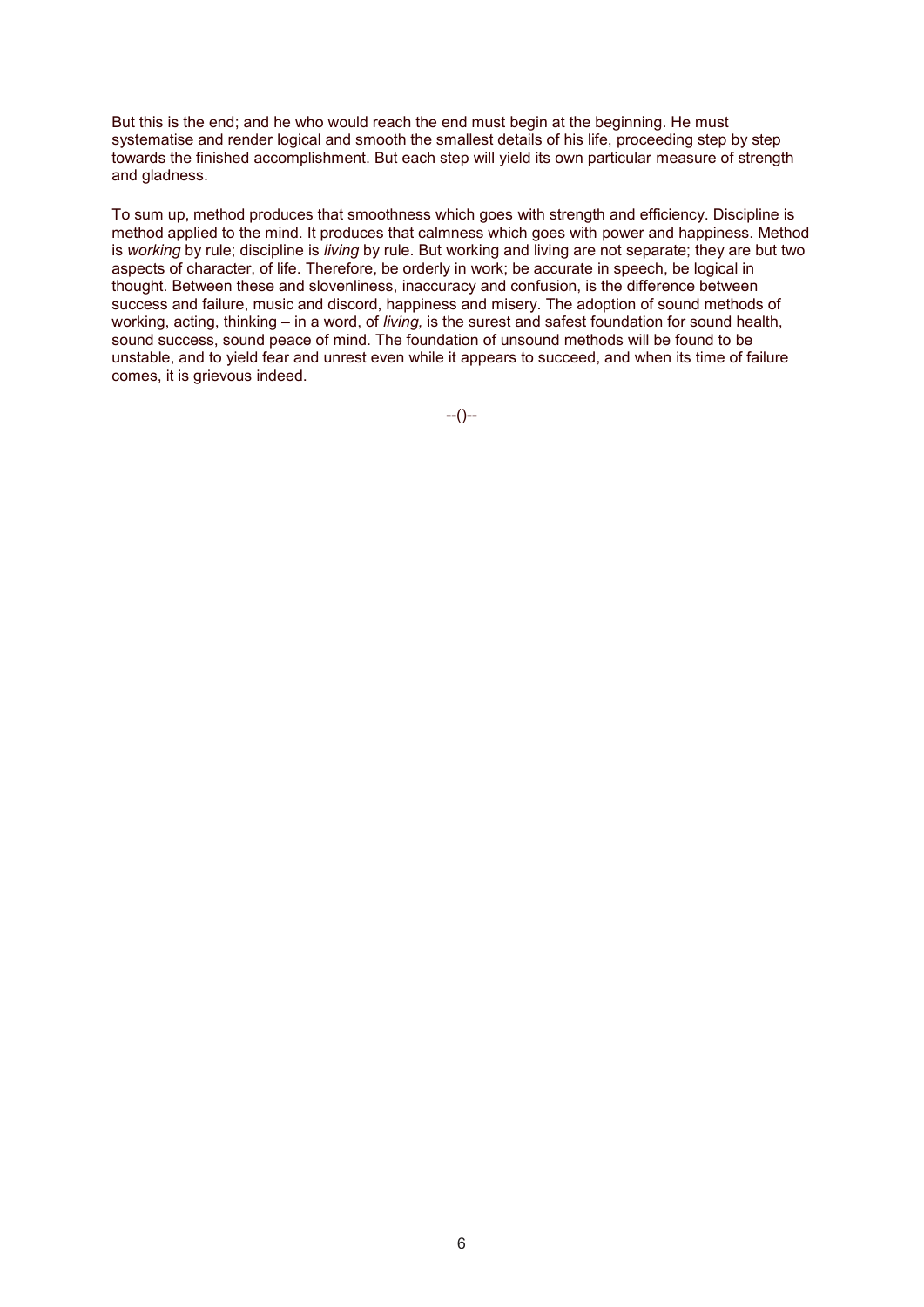#### **True Actions**

Following on Right Principles and Methods come True Actions. One who is striving to grasp true principles and work with sound methods will soon come to perceive that details of conduct cannot be overlooked that, indeed, those details are fundamentally distinctive or creative, according to their nature, and are, therefore, of deep significance and comprehensive importance; and this perception and knowledge of the nature and power of passing actions will gradually open and grow within him as an added vision, a new revelation. As he acquires this insight his progress will be more rapid, his pathway in life more sure, his days more serene and peaceful; in all things he will go the true and direct way, unswayed and untroubled by the external forces that play around and about him. Not that he will be indifferent to the welfare and happiness of those about him; that is quite another thing; but he will be indifferent to their opinions, to their ignorance, to their ungoverned passions. By *True Actions,* indeed, is meant acting rightly towards others, and the rightdoer knows that actions in accordance with truth are but for the happiness of those about him, and he will do them even though an occasion may arise when some one near to him may advise or implore him to do otherwise. True actions may easily be distinguished from false by all who wish so to distinguish in order that they may avoid false action, and adopt true. As in the material world we distinguish things by their form, colour, size, etc., choosing those things which we require, and putting by those things which are not useful to us, so in the spiritual world of deeds, we can distinguish between those that are bad and those that are good by their nature, their aim, and their effect and can choose and adopt those that are good, and ignore those that are bad.

In all forms of progress, *avoidance of the bad* always precedes *acceptance and knowledge of the good,* just as a child at school learns to do its lessons right by having repeatedly pointed out to it how it has done them wrong. If one does not know what is wrong and how to avoid it, how can he know what is right and how to practise it? Bad, or untrue, actions are those that spring from a consideration of one's own happiness only, and ignore the happiness of others, that arise in violent disturbances of the mind and unlawful desires, or that call for concealment in order to avoid undesirable complications. Good or true actions are those that spring from a consideration for others, that arise in calm reason and harmonious thought framed on moral principles or that will not involve the doer in shameful consequences if brought into the full light of day.

The rightdoer will avoid those acts of personal pleasure and gratification which by their nature bring annoyance, pain, or suffering to others, no matter how insignificant those actions may appear to be. He will begin by putting away these; he will gain a knowledge of the unselfish and true by first sacrificing the selfish and untrue. He will learn not to speak or act in anger, or envy, or resentment, but will study how to control his mind, and will restore it to calmness before acting; and, most important of all, he will avoid, as he would the drinking of deadly poison, those acts of trickery, deceit, doubledealing, in order to gain some personal profit of advantage, and which lead, sooner or later, to exposure and shame for the doer of them. If a man is prompted to do a thing which he needs to conceal, and which he would not lawfully and frankly defend if it were examined of witness, he should know by that that it is a wrong act and therefore to be abandoned without a further moment's consideration.

The carrying out of this principle of honesty and sincerity of action, too, will further lead him into such a path of thoughtfulness in rightdoing as will enable him to avoid doing those things which would involve him in the deceptive practices of other people. Before signing papers, or entering into verbal or written arrangements, or engaging himself to others in any way at their request, particularly if they be strangers, he will first inquire into the nature of the work or undertaking, and so, enlightened, he will know exactly what to do, and will be fully aware of the import of his action. To the rightdoer *thoughtlessness* is a crime. Thousands of actions done with good intent lead to disastrous consequences because they are acts of thoughtlessness, and it is well said "that the way to hell is paved with good intentions." The man of true actions is, above all things, thoughtful:"

Be ye therefore wise as serpents and harmless as doves."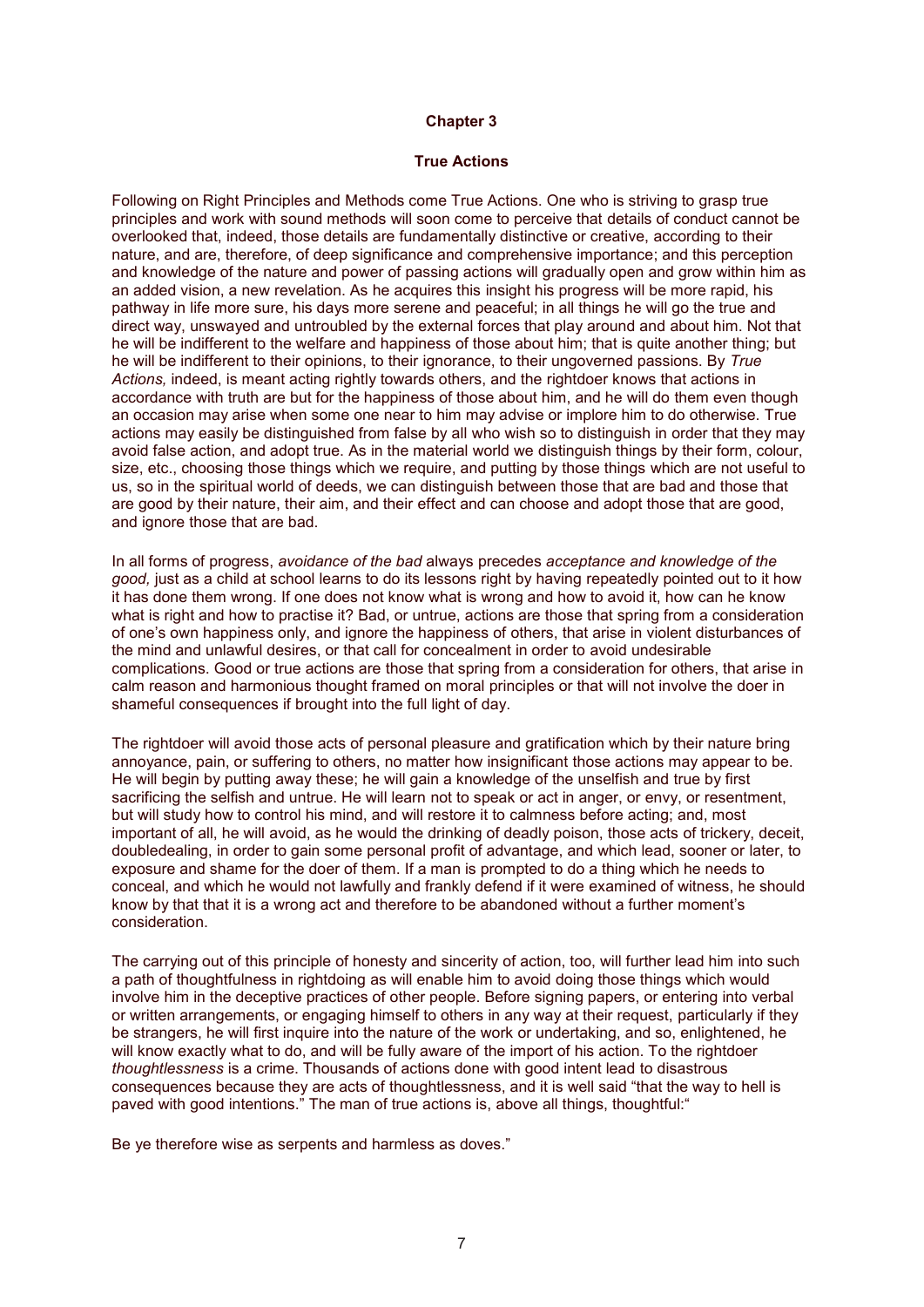The term *Thoughtlessness* covers a wide field in the realm of deeds. It is only by increasing in thoughtfulness that a man can come to understand the nature of actions, and can, thereby, acquire the power of *always doing that which is right.* It is impossible for a man to be thoughtful and act foolishly. Thoughtfulness embraces wisdom.

It is not enough that an action is prompted by a good impulse or intention; it must arise in *thoughtful consideration* if it is to be a true action; and the man who wishes to be permanently happy in himself and a power for good to others must concern himself only with true actions. "I did it with the best of intentions," is a poor excuse from one who has thoughtlessly involved himself in the wrongdoing of others. His bitter experience should teach him to act more thoughtfully in the future.

True actions can only spring from a true mind, and therefore while a man is learning to distinguish and choose between the false and the true, he is correcting and perfecting his mind, and is thereby rendering it more harmonious and felicitous, more efficient and powerful. As he acquires the "inner eye" to clearly distinguish the right in all the details of life, and the faith and knowledge to do it, he will realise that he is building the house of his character and life upon a rock which the winds of failure and the storms of persecution can never undermine.

 $-(-)$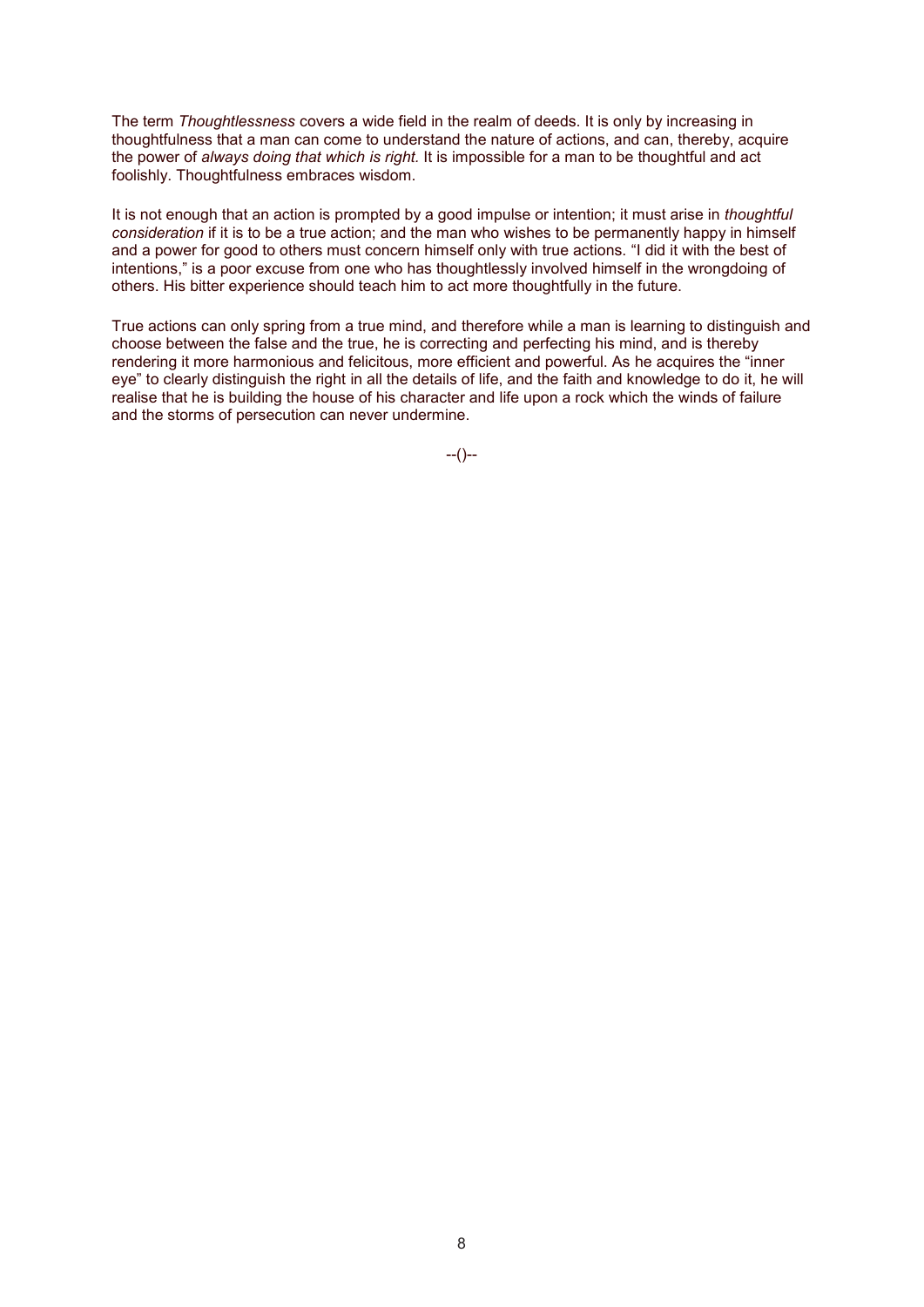#### **True Speech**

Truth is known by practice only. Without sincerity there can be no knowledge of Truth; and true speech is the beginning of all sincerity. Truth in all its native beauty and original simplicity consists in abandoning and not doing all those things which are untrue, and in embracing and doing all those things which are true. True speech is therefore one of the elementary beginnings in the life of Truth.

Falsehood, and all forms of deception; slander and all forms of evilspeaking these must be totally abandoned and abolished before the mind can receive even a small degree of spiritual enlightenment. The liar and slanderer is lost in darkness; so deep is his darkness that he cannot distinguish between good and evil, and he persuades himself that his lying and evilspeaking are necessary and good, that he is thereby protecting himself and other people.

Let the wouldbe student of "higher things" look to himself and beware of selfdelusion.

If he is given to uttering words that deceive, or to speaking evil of others – if he speaks in insincerity, envy, or malice then he has not yet begun to study higher things. He may be studying metaphysics, or miracles, or psychic phenomena, or astral wonders – he may be studying how to commune with invisible beings, to travel invisibly during sleep, or to produce curious phenomena he may even study spirituality theoretically and as a mere book study, but if he is a deceiver and a backbiter, the higher life is hidden from him. For the higher things are these – *uprightness, sincerity, innocence, purity, kindness, gentleness, faithfulness, humility, patience, pity, sympathy, selfsacrifice, joy, goodwill, love*  – and he who would study them, know them, and make them his own, must *practice* them, there is no other way. Lying and evilspeaking belong to the lowest forms of spiritual ignorance, and there can be no such thing as spiritual enlightenment while they are practised. Their parents are selfishness and hatred.

Slander is akin to Iving, but it is even more subtle, as it is frequently associated with indignation, and by assuming more successfully the appearance of truth, it ensnares many who would not tell a deliberate falsehood. For there are two sides to slander there is *the making of repeating of it,* and there is *the listening to it and acting upon it.* The slanderer would be powerless without a listener. Evil words require an ear that is receptive to evil in which they may fall, before they can flourish; therefore he who listens to a slanderer, who believes it, and allows himself to be influenced against the person whose character and reputation are defamed, is in the same position as the one who framed or repeated the evil report. The evilspeaker is a positive slanderer; the evillistener is a passive slanderer.

The two are cooperators in the propagation of evil. Slander is a common vice and a dark and deadly one. An evil report begins in ignorance, and pursues its blind way in darkness. It generally takes its rise in a misunderstanding. Some one feels that he or she has been badly treated, and, filled with indignation and resentment, unburdens himself to his friends and others in vehement language, exaggerating the enormity of the supposed offence on account of the feeling of injury by which he is possessed; he is listened to and sympathised with; the listeners, without hearing *the other person's*  version of what has taken place, and on no other proof than the violent words of an angry man or woman, become cold in their attitude towards the one spoken against, and repeat to others what they have been told, and as such repetition is always more or less inaccurate, a distorted and altogether untrue report is soon passing from mouth to mouth.

It is because slander is such a common vice that it can work the suffering and injury that it does. It is because so many (not deliberate wrongdoers, and unconscious of the nature of the evil into which they so easily fall) are ready to allow themselves to be influenced against one whom they have hitherto regarded as honourable, that an evil report can do its deadly work. Yet its work is only amongst those who have not altogether acquired the virtue of true speech, the cause of which is a truthloving mind. When one who has not entirely freed himself from repeating or believing an evil report about another, hears of an evil report about himself, his mind becomes aflame with burning resentment, his sleep is broken and his peace of mind is destroyed. He thinks the cause of all his suffering is in the other man and what that man has said about him, and is ignorant of the truth that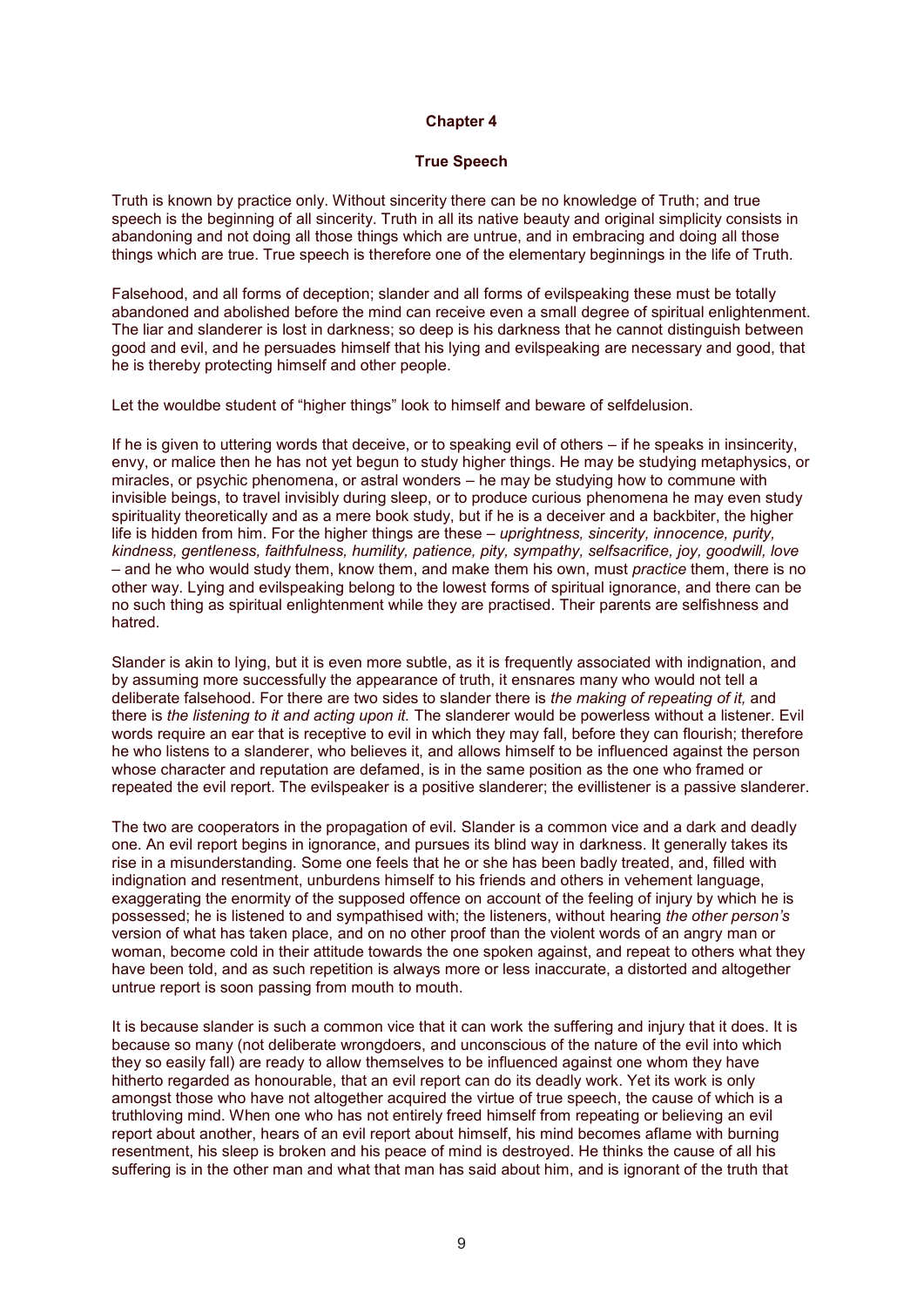*the root and cause of his suffering lies in his own readiness to believe an evil report about another.*  The virtuous man he who has attained to true speech, and whose mind is sealed against even the appearance of evilspeaking cannot be injured and disturbed about any evil reports concerning himself; and although his reputation may for a time be stained *in the minds of those who are prone to suggestions of evil,* his integrity remains untouched and his character unsoiled; for no one can be stained by the evil deeds of another, but only by his own wrongdoing. And so, through all misrepresentation, misunderstanding, and contumely, he is untroubled and unrevengeful; his sleep is undisturbed, and his mind remains in peace.

True speech is the beginning of a pure, wise and well ordered life. If one would attain to purity of life, if he would lessen the evil and suffering of the world, let him abandon falsehood and slander in thought and word, let him avoid even the appearance of these things, for there are no lies and slanders so deadly as those which are halftruths, and let him not be a participant in evilspeaking by listening to it. Let him also have compassion on the evilspeaker, knowing how such a one is binding himself to suffering and unrest; for no liar can know the bliss of Truth; no slanderer can enter the kingdom of peace.

By the words which he utters is a man's spiritual condition declared; by these also is he finally and infallibly adjudged, for as the Divine Master of the Christian world has declared, "By thy words shalt thou be justified, and by thy words shalt thou be condemned.

 $-(-)$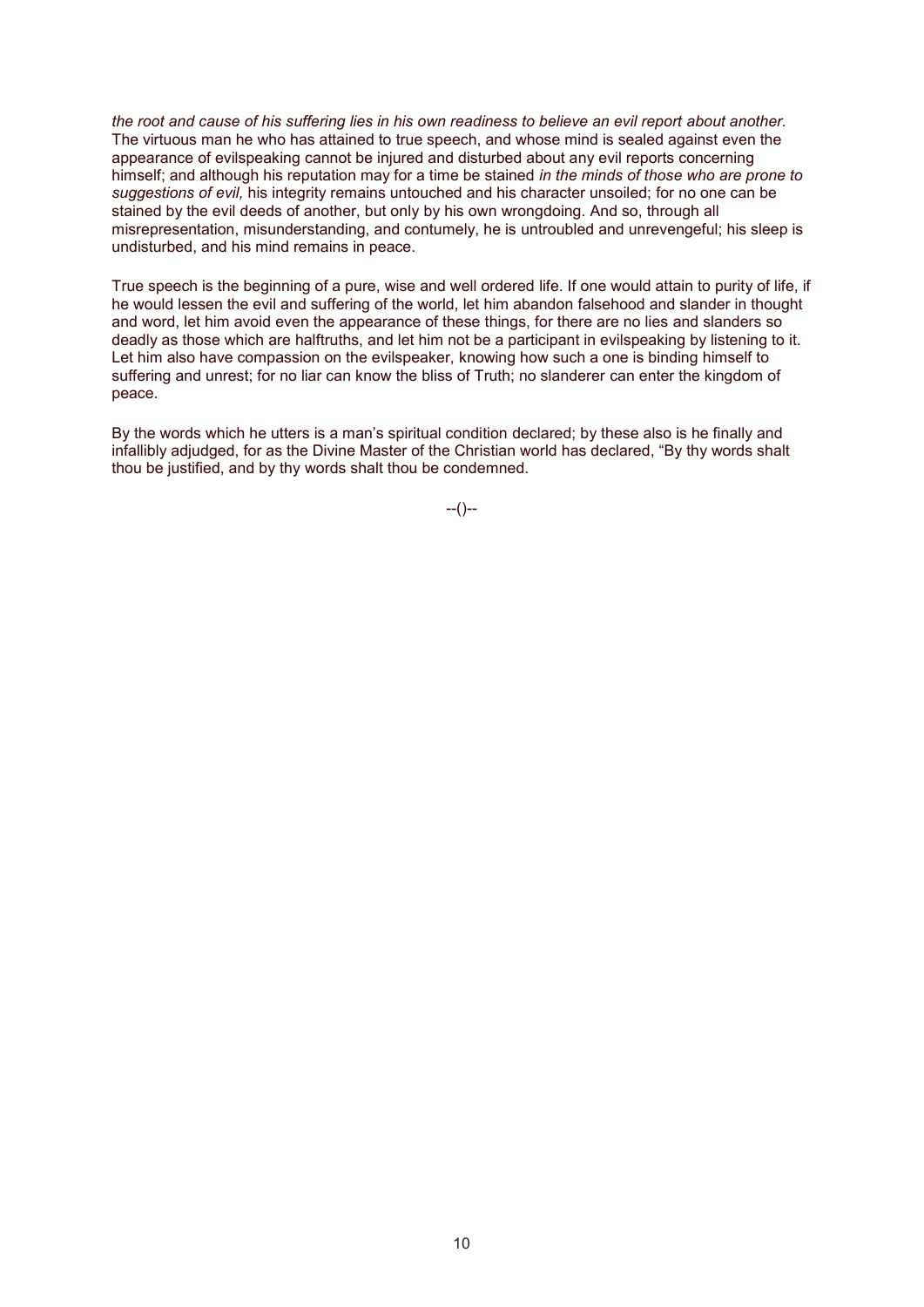#### **Equal Mindedness**

To be equallyminded is to be peacefullyminded, for a man cannot be said to have arrived at peace who allows his mind to be disturbed and thrown off the balance by occurrences. The man of wisdom is dispassionate, and meets all things with the calmness of a mind in repose and free from prejudice. He is not a partisan, having put away passion, and he is always at peace with himself and the world, not taking sides nor defending himself, but sympathising with all.

The partisan is so convinced that his own opinion and his own side is right, and all that goes contrary to them is wrong, that he cannot think there is any good in the other opinion and the other side. He lives in a continual fever of attack and defence, and has no knowledge of the quiet peace of an equal mind.

The equalminded man watches himself in order to check and overcome even the appearance of passion and prejudice in his mind, and by so doing he develops sympathy for others, and comes to understand their position and particular state of mind; and as he comes to understand others, he perceives the folly of condemning them and opposing himself to them. Thus there grows up in his heart a divine charity which cannot be limited, but which is extended to all things that live and strive and suffer.

When a man is under the sway of passion and prejudice he is spiritually blind. Seeing nothing but good in his own side, and nothing but evil in the other, he cannot see anything as it really is, not even his own side; and not understanding himself, he cannot understand the hearts of others, and thinks it is right that he should condemn them. Thus there grows up in his heart a dark hatred for those who refuse to see with him and who condemn him in return, he becomes separated from his fellowmen, and confines himself to a narrow torture chamber of his own making. Sweet and peaceful are the days of the equalminded man, fruitful in good, and rich in manifold blessings. Guided by wisdom, he avoids those pathways which lead down to hatred and sorrow and pain, and takes those which lead up to love and peace and bliss. The occurrences of life do not trouble him, nor does he grieve over those things which are regarded by mankind as grievous, but which must befall all men in the ordinary course of nature. He is neither elated by success nor cast down by failure. He sees the events of his life arrayed in their proper proportions, and can find no room for selfish wishes or vain regrets, for vain anticipations and childish disappointments.

And how is this equalmindedness this blessed state of mind and life acquired?

Only by overcoming one's self, only by purifying one's own heart, for the purification of the heart leads to unbiased comprehension, unbiased comprehension leads to equalmindedness, and equalmindedness leads to peace. The impure man is swept helplessly away on the waves of passion; the pure man guides himself into the harbour of rest. The fool says, "I have an opinion;" the wise man goes about his business.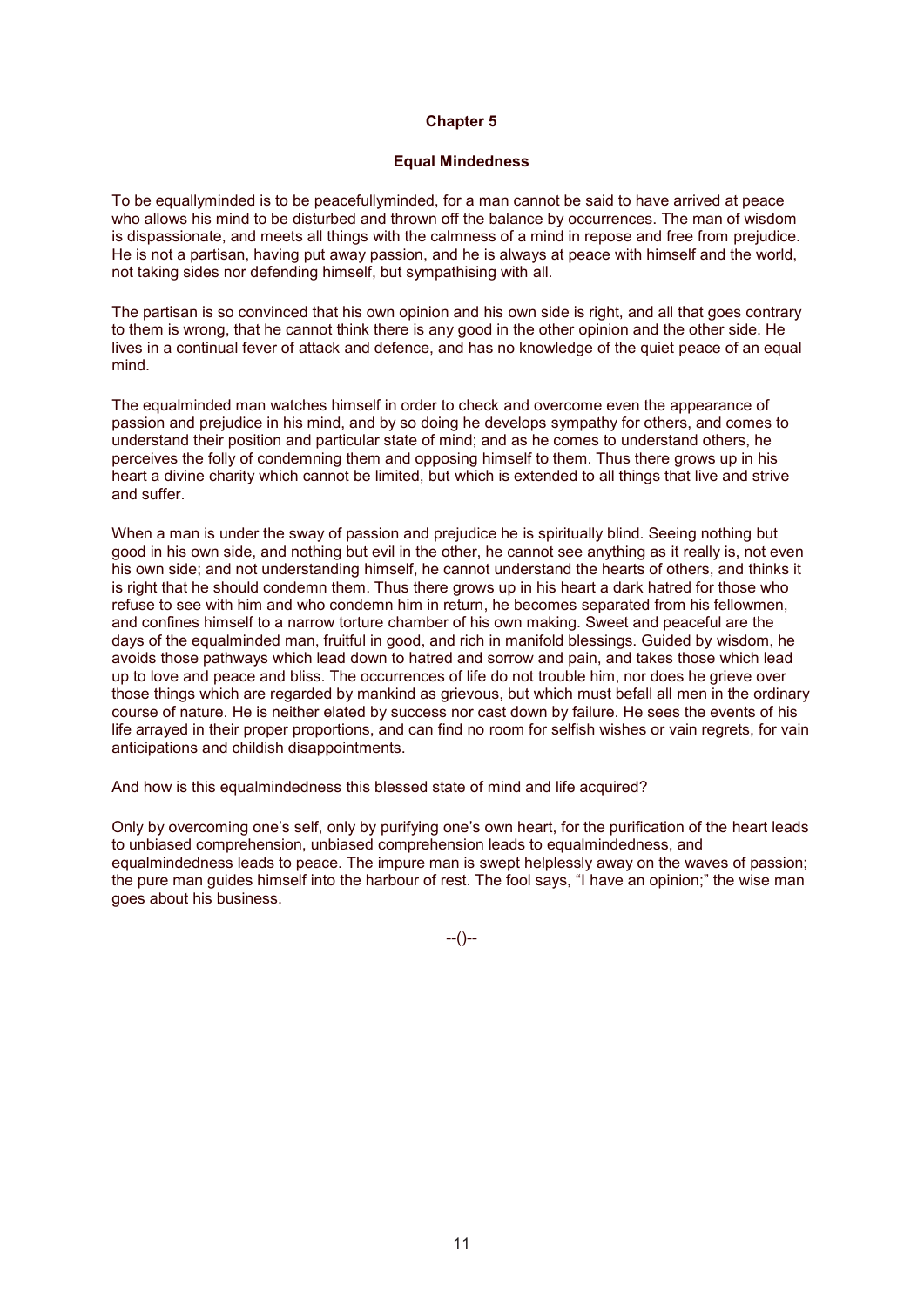#### **Good Results**

A considerable portion of the happenings of life comes to us without any *direct* choosing on our part, and such happenings are generally regarded as having no relation to our will or character, but as appearing fortuitously; as occurring without a cause. Thus one is spoken of as being "lucky," and another "unlucky," the inference being that each has received something which he never earned, never caused. Deeper thought, and a clearer insight into life convinces us, however, that nothing happens without a cause, and that cause and effect are always related in perfect adjustment and harmony. This being so, every happening directly affecting us is intimately related to our own will and character, is, indeed, an effect justly related to a cause having its seat in our consciousness. In a word, involuntary happenings of life are the results of our own thoughts and deeds. This, I admit, is not apparent on the surface; but what fundamental law, even in the physical universe, *is* so apparent? If thought, investigation, and experiment are necessary to the discovery of the principles which relate one material atom to another, even so are they imperative to the perception and understanding of the mode of action which relate one mental condition to another; and such modes, such laws, are known by the rightdoer, by him who has acquired an understanding mind by the practice of true actions.

We reap as we sow. Those things which come to us, though not by our own *choosing,* are by our *causing.* The drunkard did not choose the delirium tremens or insanity which overtook him, but he caused it by his own deeds. In this case the law is plain to all minds, but where it is not so plain, it is nonetheless true. Within ourselves is the deepseated cause of all our sufferings, the spring of all our joys. Alter the inner world of thoughts, and the other world of events will cease to bring you sorrow; make the heart pure, and to you all things will be pure, all occurrences happy and in true order.

*"Within yourselves deliverance must be sought, Each man his prison makes. Each hath such lordship as the loftiest ones; Nay, for with Powers above, around, below, As with all flesh and whatsoever lives, Act maketh joy or woe."*

Our life is good or bad, enslaved or free, according to its causation in our thoughts, for out of these thoughts spring all our deeds, and from these deeds come equitable results. We cannot seize good results violently, like a thief, and claim and enjoy them, but we can bring them to pass by setting in motion the causes within ourselves.

Men strive for money, sigh for happiness, and would gladly possess wisdom, yet fail to secure these things, while they see others to whom these blessings appear to come unbidden. The reason is that they have generated causes which prevent the fulfilment of their wishes and efforts. Each life is a perfectly woven network of causes and effects, of efforts (or lack of efforts) and results, and good results can only be reached by initiating good efforts, good causes. The doer of true actions, who pursues sound methods, grounded on right principles will not need to strive and struggle for good results; they will be there as the effects of his righteous rule of life. He will reap the fruit of his own actions and the reaping will be in gladness and peace. This truth of sowing and reaping in the moral sphere is a simple one, yet men are slow to understand and accept it. We have been told by a Wise One that "the children of darkness are wiser in their day than the children of light", and who would expect, in the material world, to reap and eat where he had not sown and planted? Or who would expect to reap wheat in the field where he had sown tares, and would fall to weeping and complaining if he did not? Yet this is just what men do in the spiritual field of mind and deed. They do evil, and expect to get from it good, and when the bitter harvesting comes in all its ripened fullness, they fall into despair, and bemoan the hardness and injustice of their lot, usually attributing it to the evil deeds of others, refusing even to admit the possibility of its cause being hidden in themselves, in their own thoughts and deeds. The children of light those who are searching for the fundamental principles of right living, with a view to making themselves into wise and happy beings – must train themselves to observe this law of cause and effect in thought, word and deed, as implicitly and obediently as the gardener obeys the law of sowing and reaping. He does not even question the law; he recognises and obeys it. When the wisdom which he instinctively practices in his garden, is practiced by men in the